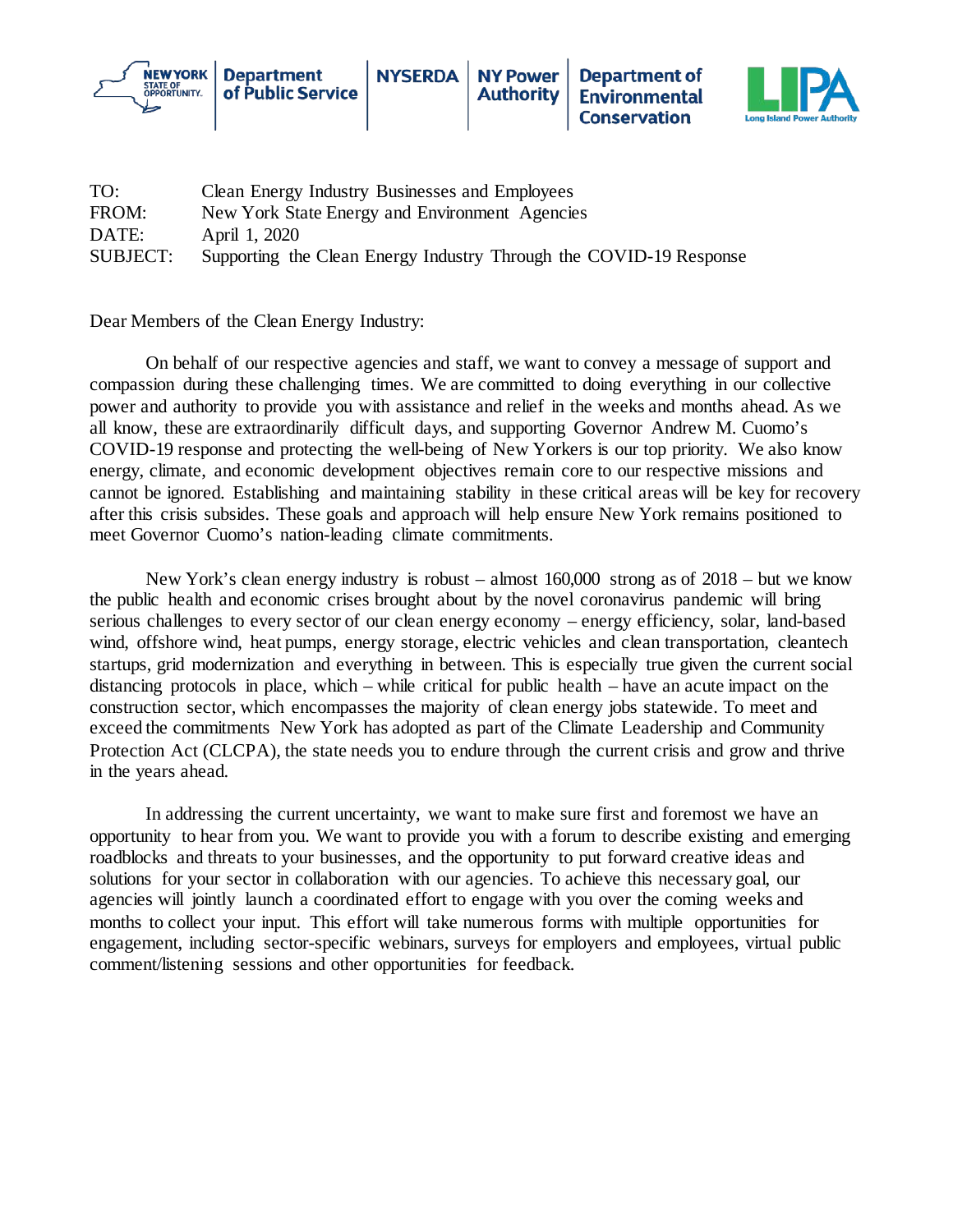We have already begun these efforts. We recently held an Energy Efficiency and Heat Pump Focused Input Session hosted by the Department of Public Service (DPS) and NYSERDA on March 27. In addition to seeking input directly from you, as members of the clean energy industry, we will also invite and encourage input from industry-adjacent stakeholders such as environmental groups, labor groups, environmental justice advocates, investor-owned utilities, consumer advocates, nongovernmental organizations, local communities, and many others. Furthermore, our agencies are actively monitoring similar steps being taken by neighboring states and peer agencies in the Northeast so as to promote regional alignment and collaboration wherever appropriate.

We will be shortly launching these engagement efforts across the following sectors:<sup>1</sup>

- Energy efficiency and heat pumps
- Solar and energy storage
- Large-scale land-based renewables
- Offshore wind development and supplies
- Offshore wind ports
- Electric Vehicles & EV charging
- Innovation ecosystem support organizations (investors, incubators, accelerators)
- University, Brookhaven National Labs, and Private R&D
- Green/climate start-ups
- QA/QC service providers
- Program evaluation service providers
- NY Green Bank partners and network (renewable and energy efficiency project development)
- Demand Response

 $\overline{a}$ 

• Community Choice Aggregation

These unprecedented challenges require unprecedented thinking and adaptability as to how best we can aid you and support your critical industries in the months ahead. Our agencies remain open for business, with our staffs effectively functioning in a telecommuting manner. Please reach out to any of our respective agency staff with whom you are accustomed to working, as needed.

Thank you for all your hard work and contributions to the energy system and energy consumers in New York State. We look forward to continuing to partner together to sustain the progress we have helped build together over the last decade-plus, and to developing a shared roadmap for a resilient recovery in the Empire State. Excelsior.

<span id="page-1-0"></span><sup>&</sup>lt;sup>1</sup> Please note that input from QA/QC service providers, program evaluation service providers, and other relevant entities will be welcomed as part of the engagement activities conducted for the respective subject-matter areas in the list above.